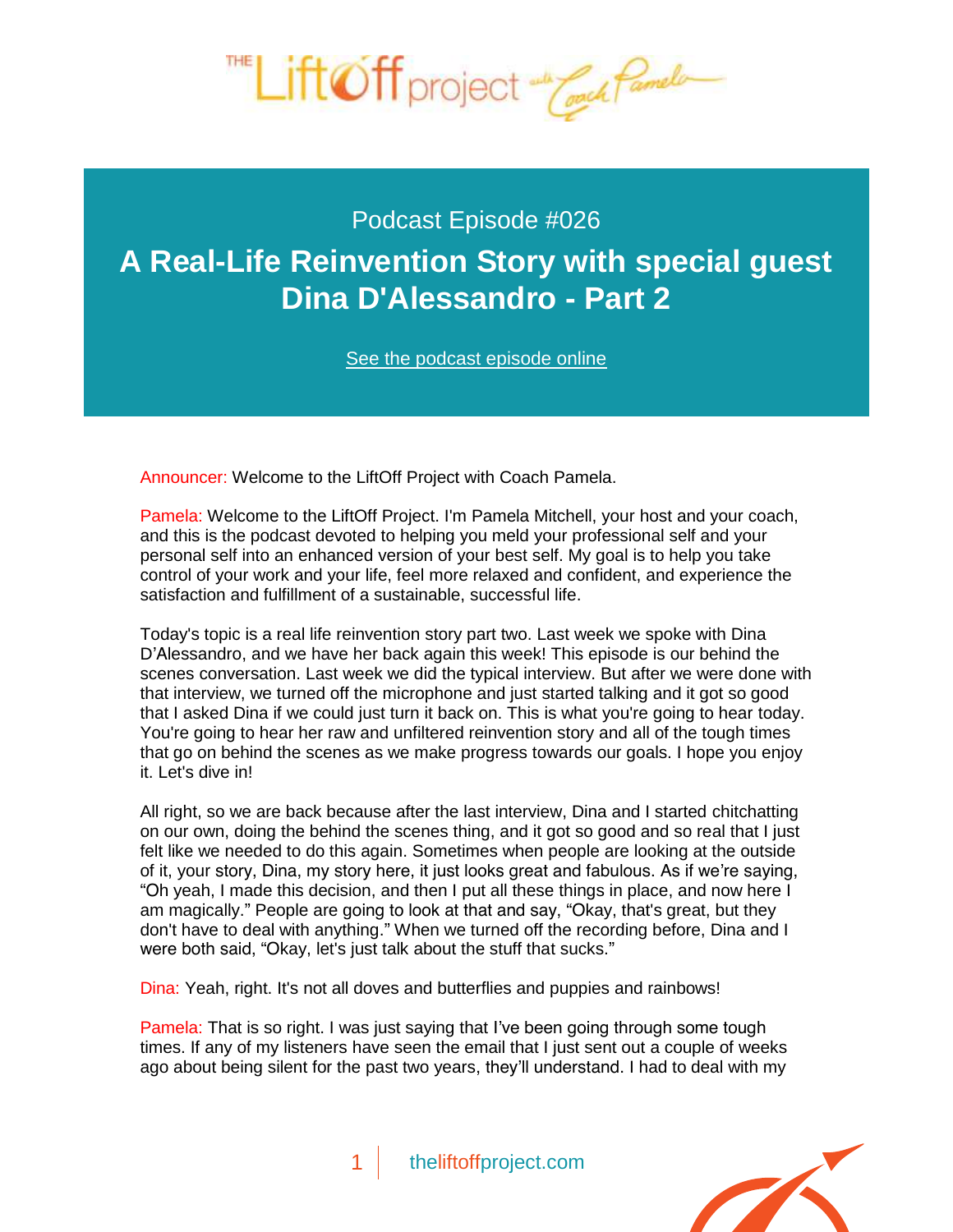

mother-in-law's illness and stopping work for two months to go to the hospital every single day to show up for her and help her with her rehab. And then of course continuing all that through her final year and her passing. Then my husband went through pneumonia and another health challenge where they thought he might have lung cancer. That took another six months of doctors and being in hospitals every single week until that got resolved. Thankfully, he didn't have cancer in the end.

Then, very shortly after that, maybe six weeks after, my mom calls and she had been diagnosed with breast cancer. I finished that whole year out with going back into the hospitals and doctor visits with surgery and chemotherapy, all of that stuff. Somehow, even though I had all these intentions, basically I was dealing with all of this stuff and life was really hard. As I was sitting here thinking about restarting and coming back out, sending out this email, I thought, "Does this even really make a difference?" I don't know. We hit those moments in what we're doing. I knew I was committed and I knew that this is what I was supposed to do, but I still hit that moment where I was like, "Life is really hard and it kind of sucks and I don't know. I want to whine." You hit that moment too, Dina, right?

Dina: I hit that moment once a week, I think. Again, like you said, people think it's all fairies and doves flying around and so on. But there isn't a pile of cash that I can just magically pull out from under me and pay for things. No, I had to pull back a lot of spending, I had to take out some loans, I had to borrow some money from people to make certain things happen. As I was telling you before, Pamela, when we went off the air for a bit, every day I'm exhausted because I'm pursuing my goal, and that is a great thing, but with it comes a lot of responsibility and energy and time and so on.

#### Pamela: And sacrifice.

Dina: There are people in my life who don't get it, who say things like, "I can't believe you don't have two minutes to call or check in. I can't believe how long it's been since we've seen you." That really hurts because I am such a sociable person and I'm the first one to send out well wishes to people and remember people's birthdays and anniversaries. So it hurts my heart a little bit to have to re-prioritize things. It doesn't mean that anyone is less important than they've been, it's just that there are now time deadlines and grade point averages that I have to worry about. Unfortunately, that goes to the front of a list, but it's temporary. This will be done soon and then I can get back to my normal state of mind. For me, too, having been so socially involved with everybody, and then I had to pull the plug on all that definitely in the last five months. Actually, it's probably been the last three years on and off. I've been pursuing what is pretty much like three full-time jobs, being in the internship, the school, running the business behind the scenes when I can, and right now putting that on the back burner so that I can focus more on school and the internship because it's important to me to get that done.

Pamela: Right. That's right. Well, I think this is a really important piece of this because when you make a decision, when we make a decision that we're going to pursue a goal,



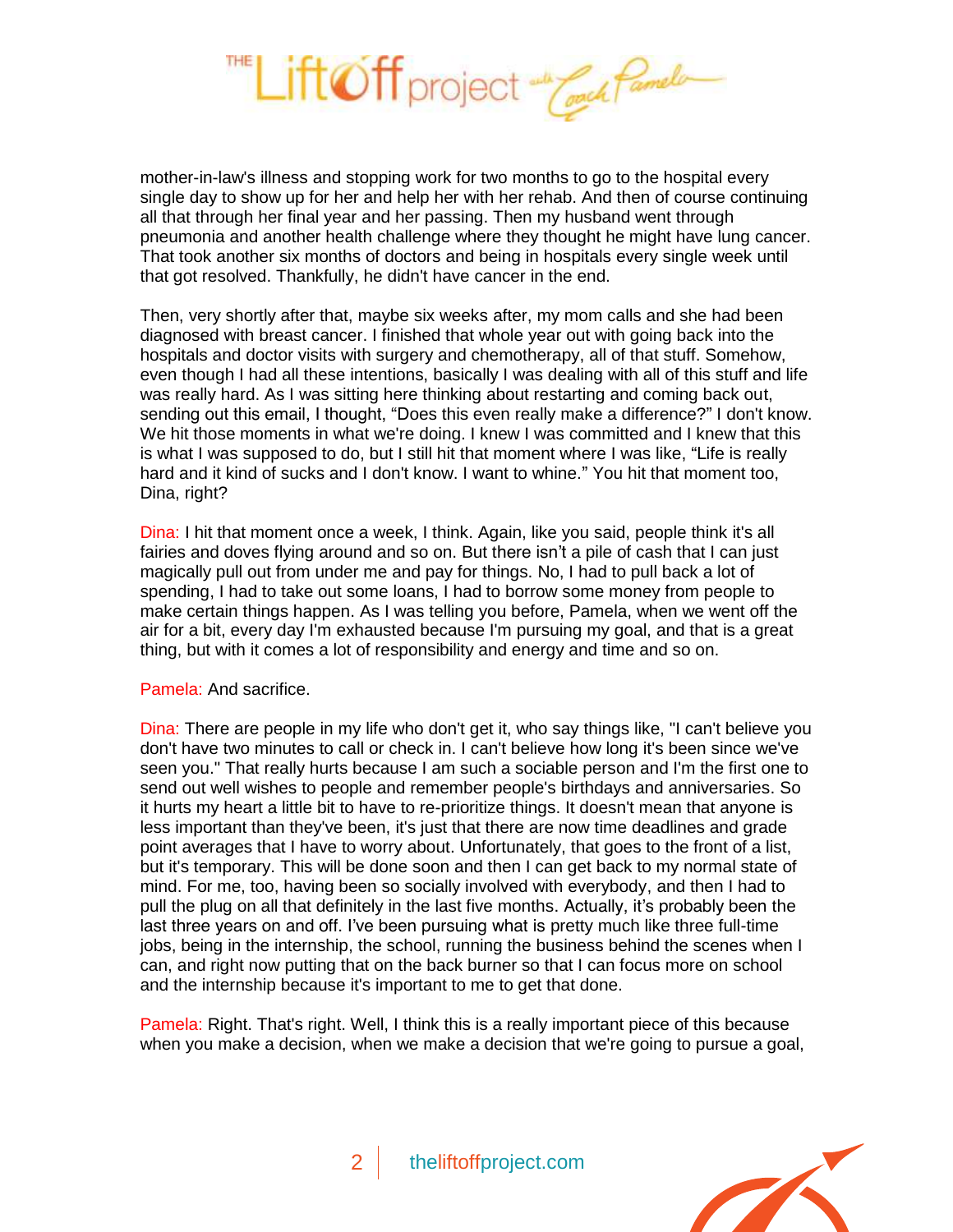

this idea that everything can be a priority is a myth. Something has to give, right? We can have everything, but we can't have it all at the same time.

Dina: Exactly.

Pamela: You say, "Yeah, I'm a social person and I love staying connected to people, and yet right now I've got a grade point average and I'm a human being. I need sleep, I need rest, there's only so much I can do." That makes it really real, and in those moments, like when you said it hurts your heart, I understand that. It hurts my heart because there are people that I want to get back to. I'm very much of a relationship-driven person. Every time I get an email from somebody and they're like, "Oh, talk to me about what's going on with you." Literally every day it hurts that I don't respond to them, but I also know that I've got all this with the business, I've got my clients that I'm talking to, I've got to launch, I've got a team that is coming to me for different things. I have my husband and I have my mom. I've got all this stuff going on and I've also got to keep myself anchored in all of that. Sometimes it's like I go to the gym and then I come home and I have dinner and then I'm like, "I need to read. I can't sit and do however many more emails or have a conversation or whatever it is."

Yeah, so these downside moments I think are really important to share with people. You talked about the word hustle, hustling for the goal.

Dina: Always hustling, always hustling.

Pamela: Yeah. Talk a little bit more about that, Dina, because there is that element, too, to making our goal happen, right?

Dina: Absolutely. Like I said, you have to put actions into place and into play in order to make things happen. I joke about being very busy and important, but I do it on purpose. I'm making myself busy because I want to achieve my goals. As I was saying to you before, I do get down every now and then because I'm so busy and I always feel like everything is a priority and I can't fit in things like doing my laundry or going for a walk. I can go for a walk but it can only be 20 minutes and then I have to stop because there are certain things that are the overwhelming deadlines. So the hustling part, it's a part of everyday life. I'm always trying to post to social media, so that happens in ten seconds, you're gone, you're are the bottom of the list.

I try to keep myself out there and engaged so that people don't forget I exist, and that's one thing that I would guess would be like a hustling thing. Then conferences, things like that. I know I do not have time, but if there's a four-hour conference on the weekend that seems like it would be a good thing not only for me to learn about but engage and maybe make some more connections and get some things lined up for my future endeavors, then I'm going to have to do that. I won't go to someone's wedding because I'm doing that. Again, it's not going to happen all the time. There'll be a time in a few years where things will be a little bit slower and I can maybe make some of those adjustments, but right now I have to set myself up to succeed because I wanted it to

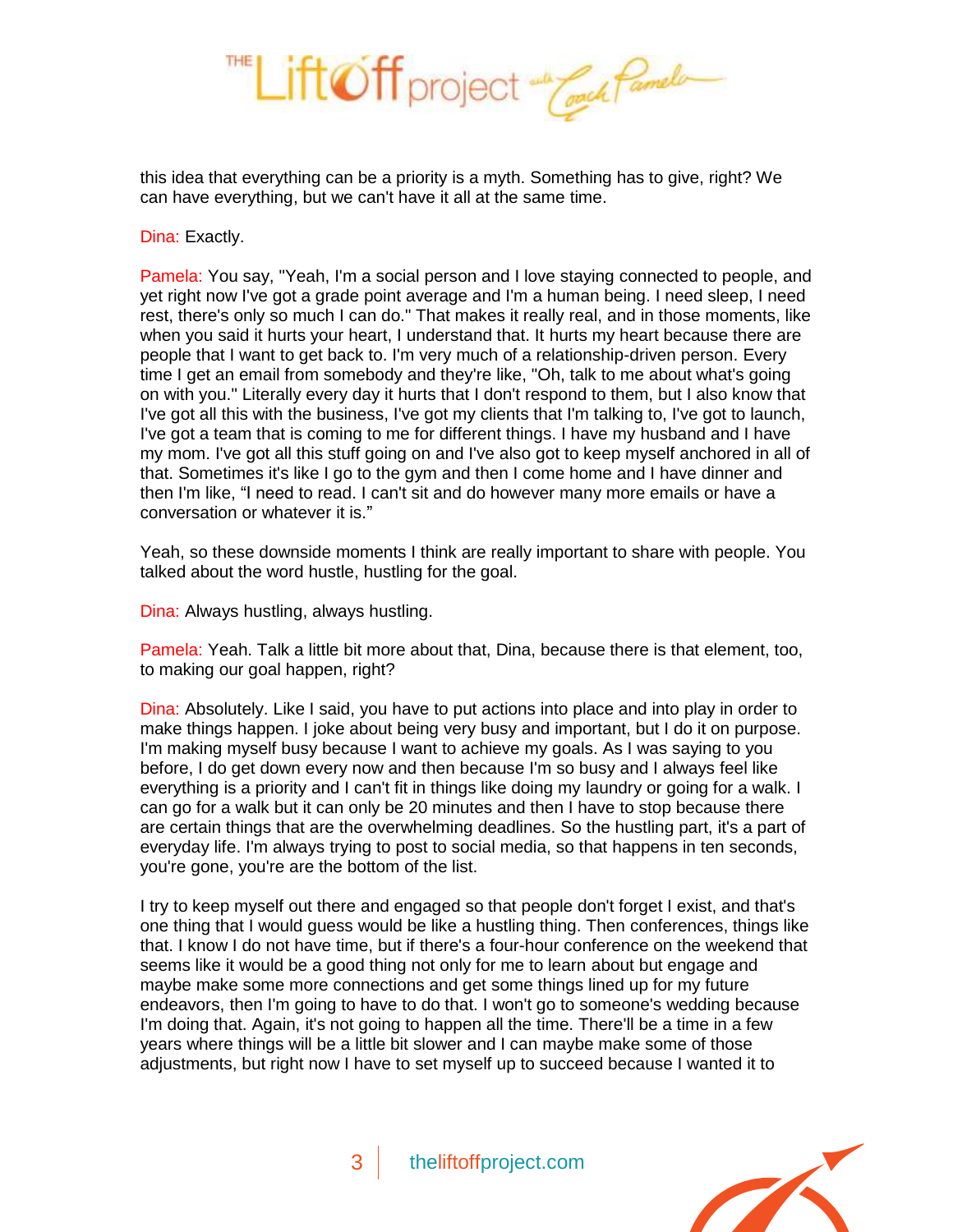

happen and now it's happening. I can't poo-poo it. I can't say, "This sucks," because it's what I wanted.

Pamela: Right. That's right.

Dina: It's my dream.

Pamela: That's right. That's the thing, and I think that's an important piece because when our dream starts to happen and there's a momentum that begins to happen, when things start to move for our dreams, it takes on its own life, it becomes like its own child. It has its own needs. Sometimes you have to put aside what you might be thinking or normally doing and serve it, like you said. Like going to that conference instead of a wedding, which is one of those things that makes you say, "Oh God, this hurts," but sometimes it just is.

Dina: Yeah. I mean, I always say to myself, what's that quote? Are you more afraid of failure or success? To be successful, this is something that you have to continually do. I try to justify some of my choices because I think, okay, "I'm at a wedding. I meet 160 to 200 people but I'm not really spending quality time with anyone, with the exception of maybe who's to my left and to my right at my table." What I'll tend to do is say, "Can't make that, but come into the city one day, let me take you out to dinner and let's chat about how you've been and what's going on." This way it fits a little bit more into my schedule, but then I also feel like I'm having one-on-one time with somebody who means a lot to me. I'm not just thrown into a giant group of people obligated to go to an event. I try and do that. I can't come to this giant birthday party for your kid, but can I come over one night and I'll bring pizza, we chat, and we just have the four of us hang out.

People are amenable to that, at least if you're not completely forgetting about them. I think that's something too, Pamela. We know as business overachievers that we're going to be sacrificing some things, but you can't just cut your ties with everybody because these are the people who are supporting you and thinking about you, happy for you, and you have to definitely validate that relationship in some way.

Pamela: That's right! That's absolutely right! Last night when I got back from the gym, cooked dinner, and fed everybody, I said, "I'm tired. I just want to take a bath and I want to read." But I did send three emails to people who had written me. It's not everybody I need to respond to, but at least some, because to your point, we do what we can. It's important to stay connected and to stay nurtured, and that is because we have to remember back, as you said, as business overachievers, that it's important to nurture our soul while we're going through this because sometimes the goal can kind of take over. If we don't stay connected to those parts of us that feed our soul, then we become depleted as we are trying to accomplish this, and then there's less of us to actually move forward.

Dina: Right.

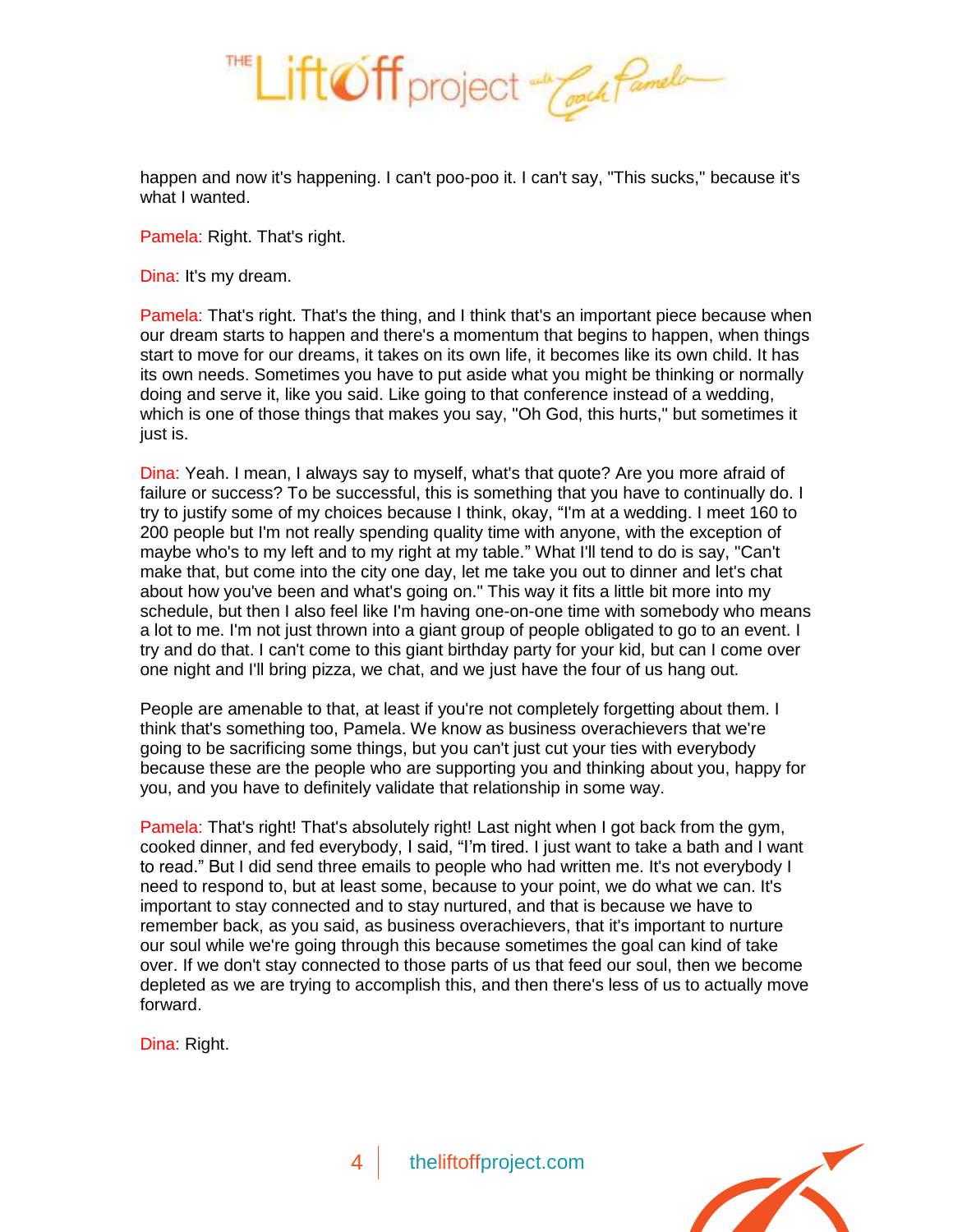

Pamela: It sounds like that's what you're doing, too. You're saying, "All right, I need to stay connected. That's important. It's important for so many reasons, but I need to find a more creative way of doing it."

Dina: Right, and I mean there are times where it just feels like every minute of every day, for many weeks on end, there's something. I walk to my internship location now. I have the luxury of not having to be crammed into a subway car underground, so I'm able to make some phone calls while I'm outside. I catch up with that. I'm like, "I don't want to. I want to focus on what's around me and enjoy the city and enjoy the walk and people watch and things like that." Sometimes it's okay to be "selfish" and take a day for yourself just to sit and stare into the atmosphere, the TV screen, anything. You have to be okay with that, because especially for people who are always so on, you definitely have to check in and say, "Am I okay? Am I going to be able to make it through the next day or have I worn myself so thin that I'm not good to anybody right now?"

Pamela: Right, right. That's actually another important point, which is checking in on what's going on inside, because when we're pursuing this reinvention or when we're pursuing a goal, it can be very, very consuming and our attention is outside of us, right?

Dina: Right.

Pamela: Our attention is on this next thing to do and, "I've got this and I've got this," and our attention is not necessarily inside. Before we know it, we're sitting there, staring at whatever the next thing is we're supposed to be doing thinking, "I can't do this."

Dina: "I can't go anymore. I can't do it. Make it stop!" It's funny, because you're the one in control. Nobody's making us do these things. I'm the one in control of my own schedule, for the most part. I mean, yes, I have my grad classes and my homework assignments, but I'm the one that schedules things out in my day.

Pamela: Right. That's right.

Dina: I was just going to say, though, that there are non-negotiables. As corny and oldlady as this sounds, I am in bed by 9:30. I don't care. I get up at 5:30. There's a give and take, and I like having that time to myself in the morning before I have to walk out the door. People will say to me, "What do you need so much time in the morning to do?" "Well, do you want the list? Feed the cats, feed myself, wash up. These things take time." I hate rushing out the door thinking I forgot something or not feeling put together. I like to journal. I like to have a quiet moment to myself. I purposely get up in the morning to do that. Then, once a week on Sundays, my entire day is shot because I meal prep for the entire week so that I do not have to come home and go, "Oh my gosh, I can't believe I have to cook something for myself," or I have to order something that I don't want. I don't want to spend money on outside food when I have a fridge full of food here that I can make myself. I sacrifice an entire day on Sunday to do my grocery shopping and cook so that I can have things when I walk in, I just grab and go, I'm done.

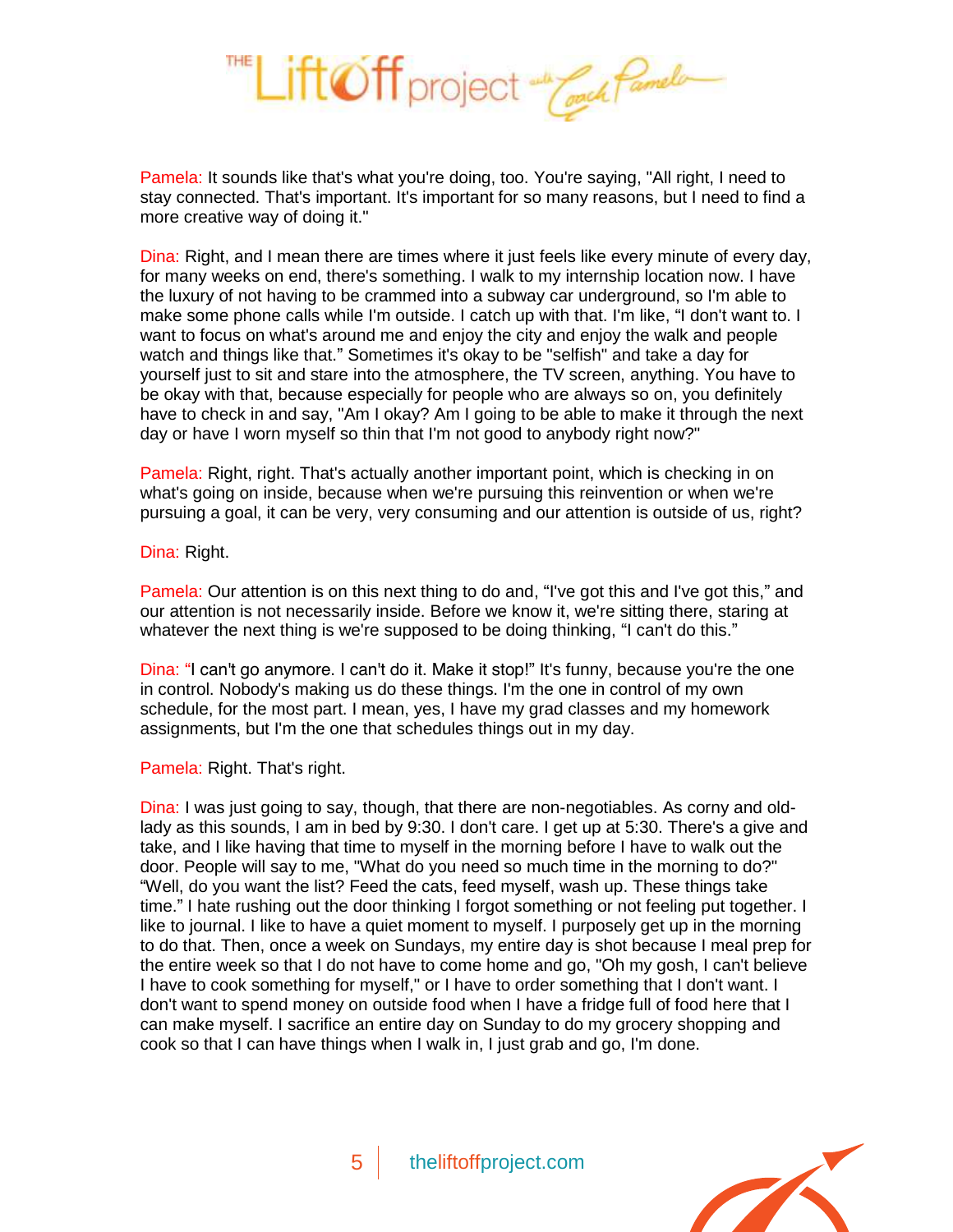

Pamela: Again with teh tradeoffs, right? You said you give an entire day because you know the rest of the week you don't want to have to think about it.

Dina: Yes. It's rare that I'll allow somebody to take a Sunday from me because if I don't have my Sunday, the whole week is thrown off.

Pamela: Yeah. That's another critical piece. We've got to have core time, and that's always a push/pull, right? When we're looking at our schedule and there's something that people want from us? For me, from a work perspective, that's Monday mornings. Every so often I'll have a client say, "Oh, you know, why don't we have a call on Monday morning?" A contact saying, "Well, let's have a call on Monday morning." I'm like, you know what? No. I need that morning just to begin thinking about what am I going to do this week. "What do I need to get done?"

I have my first call on Mondays at 1:00. That's good because I don't want to get up and begin my week rushing into something. I just need time. I might just do my numbers or look at my to-do list. I read a lot of productivity articles. I'm always reading articles, you know, we all do that, right?

Dina: Yeah.

Pamela: I'll say, "Well, the most productive people do all of this on Sunday, so that when they get in on Monday morning, they hit the ground running. I thought about that, I really did. I thought, "Okay, Sunday."

Dina: You take out a day from your weekend to do a business related thing?

Pamela: Yeah, to go through everything. Yeah, yeah. Exactly.

Dina: No. Where does it end, if that's the case? Where does it end?

Pamela: Exactly. Well, I forget who it was, it was some high powered woman on Wall Street who's not longer in that role and has this easy new life now, not easy, but at least not living full on like she was, and she said, " On Sunday, I would take an hour just to get myself together so that it wouldn't be so bad on Monday morning." Then she said, "That hour turned into an afternoon. Then, that afternoon turned into all of Sunday."

Dina: The whole day?

Pamela: The whole day. Where does it stop? Yeah, you can be more productive Monday morning if you're working Sunday, but then if you start working Sunday, then you're working Sunday.

Dina: Right. There's Parkinson's Law, which is, "Work expands to fill the time allotted to it." One of the big rules I had at my last job, working at the health department, is I refused to schedule things, meetings or anything, on Mondays and Fridays. I would

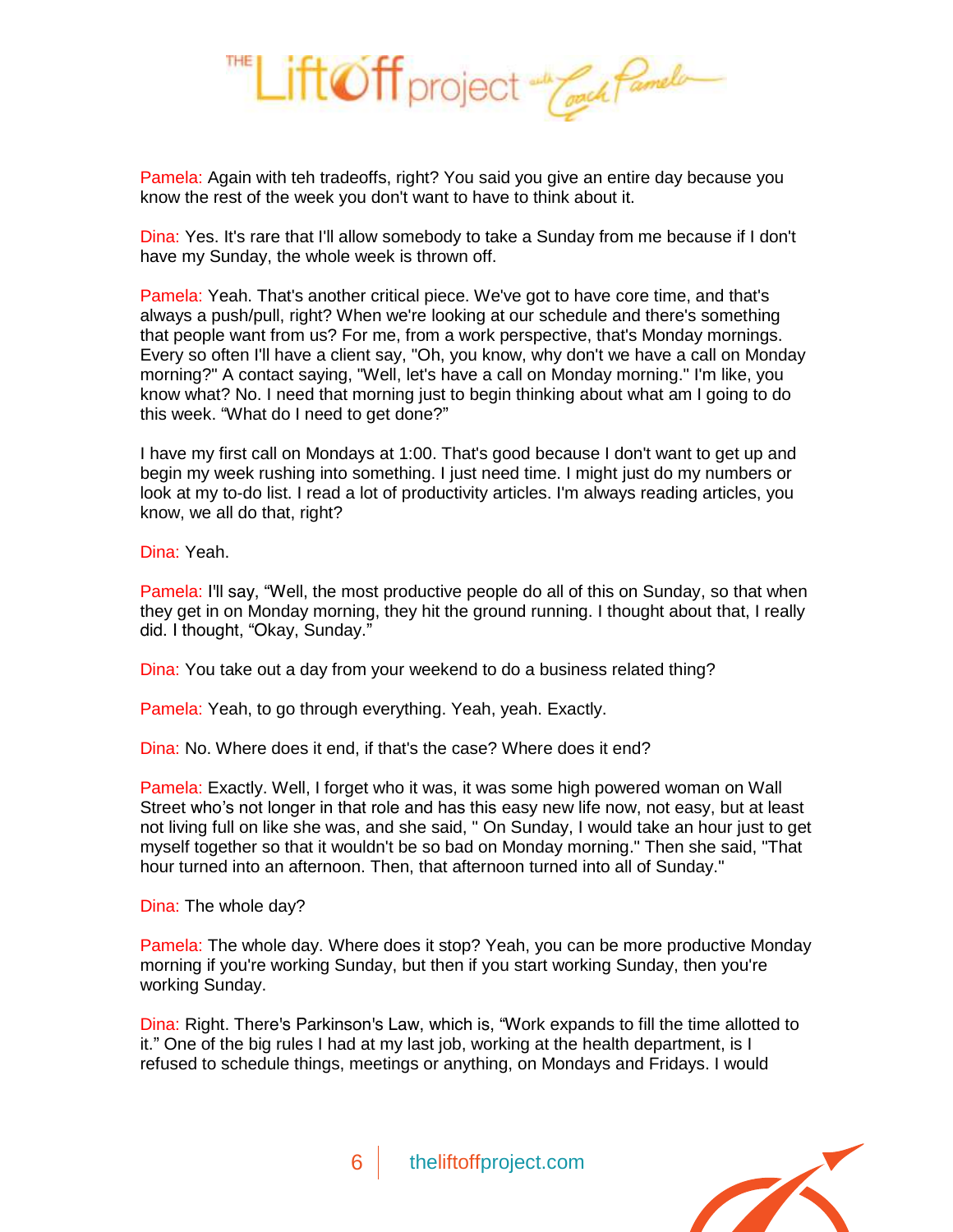

confine everything we needed to do to Tuesday, Wednesday, and Thursday and force people to do things in three days. If you can't get things done in three days, then there's got to be a problem. You're not managing your time or your tasks properly. Mondays and Fridays should be the lift off and then the cool down time as you're preparing for the next week on Fridays and you're getting all your files back in order that came from your meetings, the things you just threw on your desk because you didn't have time to do it. I refused to have anybody talk to me on Mondays and Fridays. I didn't care. I didn't care. I can't be productive if I'm always checking email, if I'm always responding, if I'm always running to a meeting.

I would make people tell me why. "Why do you need me to do this now? Why can't it wait until tomorrow?" There was never a good reason. Just because, because that's what they think. If you really make people look at it, you probably could maneuver things in a way that fit a little bit more of a closer time, a finite time so that you're not constantly spreading things out all over the place and having all this work creep out into other parts of your life where you should be planning, right?

#### Pamela: Right.

Dina: The quote I have in my email is from John Wood about if you don't have time to do it right, when are you going to have time to do it over? Make sure you have time to plan, right?

### Pamela: Right.

Dina: People think that all the time. "We'll just fix it in post-production." But why? Why do you want to spend that time at the end when you could plan ahead and say, "This is how it should be." I get it, not everything's perfect. You have to be flexible with things. Things pop up, and I get it, but when the exception becomes the rule all of a sudden, then that's not fair to anybody and you're never efficient when you're always putting out fires. It's just not appropriate.

Pamela: Right. That's right. I love this because that is the conundrum about pursuing a reinvention or pursuing any goal: you're doing it on top of life, right?

## Dina: Right.

Pamela: People think, "I'm going to stop, I'm going to do my reinvention, I'm going to work towards my goal when I have more time." Well, that's a myth. Because things will always come in, so you have to figure out a way to have that and have these other things going on, and that requires, to your point, boundaries around all of this.

Dina: Absolutely, boundaries, some sort of structure. Again, not to sound like such a drill sergeant with things, but just like you said, you have to have a start and an end time, otherwise things just start seeping out and then you lose sleep or, in my case, you gain loads of laundry that you still haven't done but will be done at some point. There has to

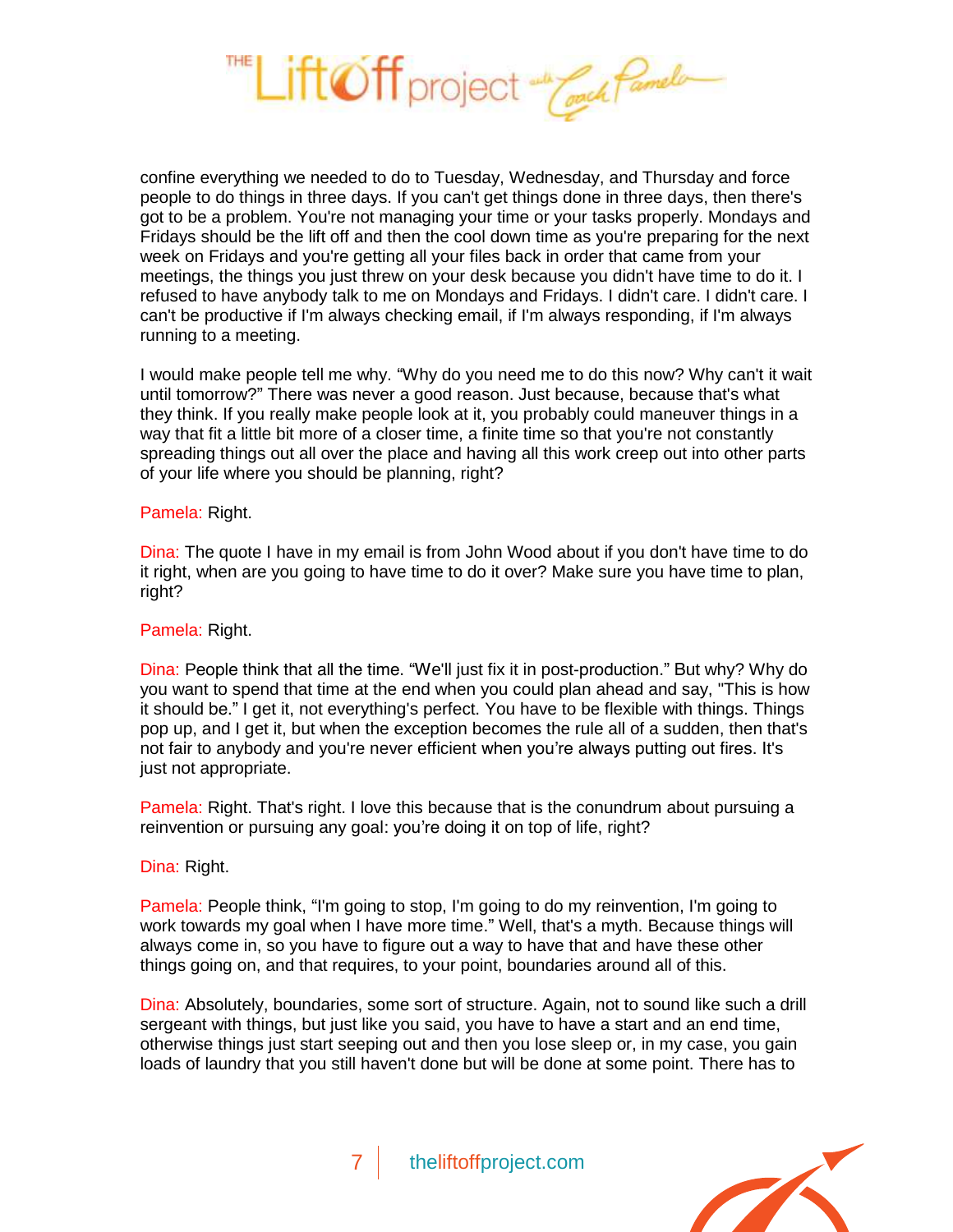

be a time where you just say, "Enough." I think what happens for me, I don't ever like looking at clocks. I hate watching the time, so I set 63 alarms in a day if I have to. My alarms say things like, "You have 10 minutes to start winding down." On Fridays, at about 20 minutes or 30 minutes before the end of the day, that's it. If any email comes through, a phone call comes in, I ignore it. That's no longer anyone else's time but my own. There are certain caps I put on things, otherwise I'll just be there forever. If you allow yourself to answer that phone call at 4:45 PM on a Friday, when you know you want to leave at 5:00, what if that's a half hour phone call?

### Pamela: Right.

Dina: Now that's your time, and now you're leaving later, and now you're stuck in traffic, and now you're not getting home to your kids in time, and now everything's thrown off because of one person who does not run your life. You run your life.

Pamela: That's right. That's absolutely right. There's a new gym that just opened up literally on the corner of my block and they have classes that are at 5:30 and 6:30. Depending on the day, like on Fridays, I'll sign up for a 5:30 class. Why? Because I want to make sure I am done working by 5:30.

Dina: Right. Right. "I got to be somewhere."

Pamela: Right, I got to be somewhere. At 5:30, I'm in that class and that is my signal to my head that says, "Guess what? You're done! You're done with your week of work!" When I see that on my calendar, even though Fridays are technically my easier days, I do things like this, fun stuff. I'm working on a project now, so I've got a 4:00 pm call with my graphic designer. She's in New Zealand so it's not easy to find a time that works for both of us, but I said to her, "Look, I want to take this 5:30 class. And she says, "Well, if we need to do something, we can reconvene after." And I was like, "You know what? That would be okay because as long as in my head I stopped and I did that 5:30 class..."

Dina: For you.

Pamela: For me, that's right. Normally we schedule at 6:00, but I was like, "You know what? Not Friday." Fine. She's going to get up early. It'll be 4:00 pm my time. We're going to do it, we're going to finish, and if we're not exactly finished, then I can come back after. I do my 5:30 no matter what. That is for me. I don't sacrifice it because it doesn't work if we sacrifice ourselves for the very goal we're looking to achieve.

Dina: Exactly.

Pamela: The goal is important, but it can't come at the expense of ourselves.

Dina: Right, right. You want to practice what you preach. I mean, I'm going into the health and wellness field. Do I really want to sit there and look like I haven't slept in six months and I don't take care of myself and I'm snacking on junk food all the time? No. I

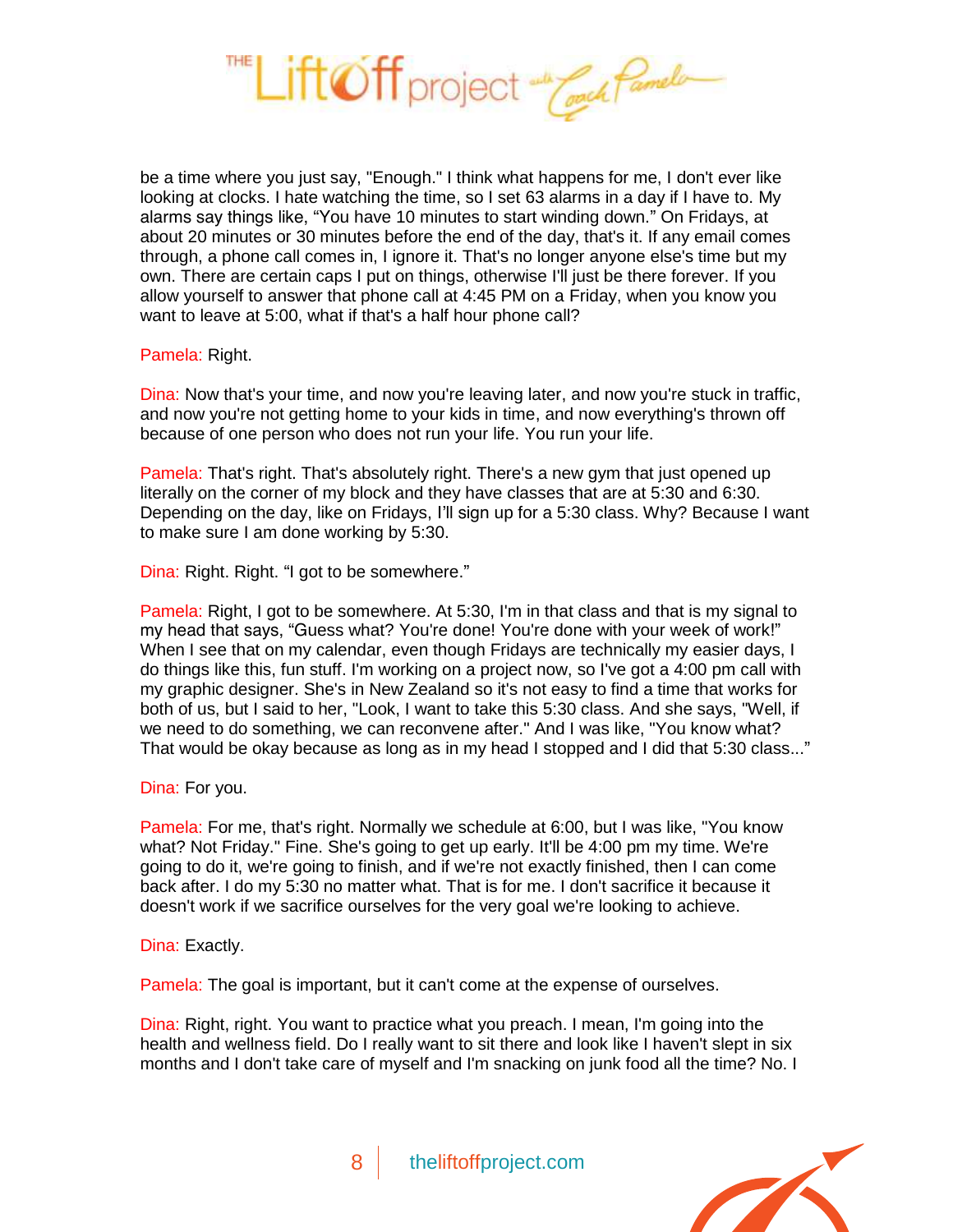

want to make sure I'm practicing what I preach for myself and for my clients because I want them to feel confident that I know what I'm talking about and that they want to come to me because I'm an expert in what I do. Why wouldn't you? You should lead by example.

Pamela: That's right.

Dina: I think it's important. I also think it's up to you, us, people who want to pursue their goals, to decide when and how we say yes and no to things. In other words, I don't always feel compelled to tell people what it is on my plate. I'll just say, "I have a conflict at that time," or, "I'm scheduled for another appointment," or whatever. I don't need to tell people anything. Even if it's just my time, I'm sitting here and I'm reading and I'm staring into space or I'm flipping through my magazines or I'm checking my mail, nobody needs to know anything.

Pamela: Right.

Dina: There are some people I can share that with, but it's not everyone.

Pamela: That's an important point because sometimes we feel like we need to justify.

Dina: Yeah, exactly. Right. I've got a kid thing. Nobody cares. Everybody's got something and it's nobody's business.

Pamela: That's right. And if you just say, "No, no, I have a prior commitment," or, "That time isn't free," nobody needs to know why that time isn't free.

Dina: Exactly. Right. Like I said before, with coming up with an alternative, if you feel like you need to do so, then you can say, "How about this time instead? Would this be okay with you?" Then at least you're offering somebody the option of understanding that it's not going to work but they're still important enough that I want to make sure they're involved in my schedule somehow, so can we make it work in a way that works for both of us?

Pamela: Right. That's right. Oh my God. Well, we had a whole second episode here, right?

Dina: I know. I'm so excited. I could talk to you forever, Pamela!

Pamela: I know. Right back at you. We touched on a lot of really good insights for people.

Dina: Good. Well, I hope people come away feeling more motivated and encouraged to take that first step of whatever it is that they want to do.